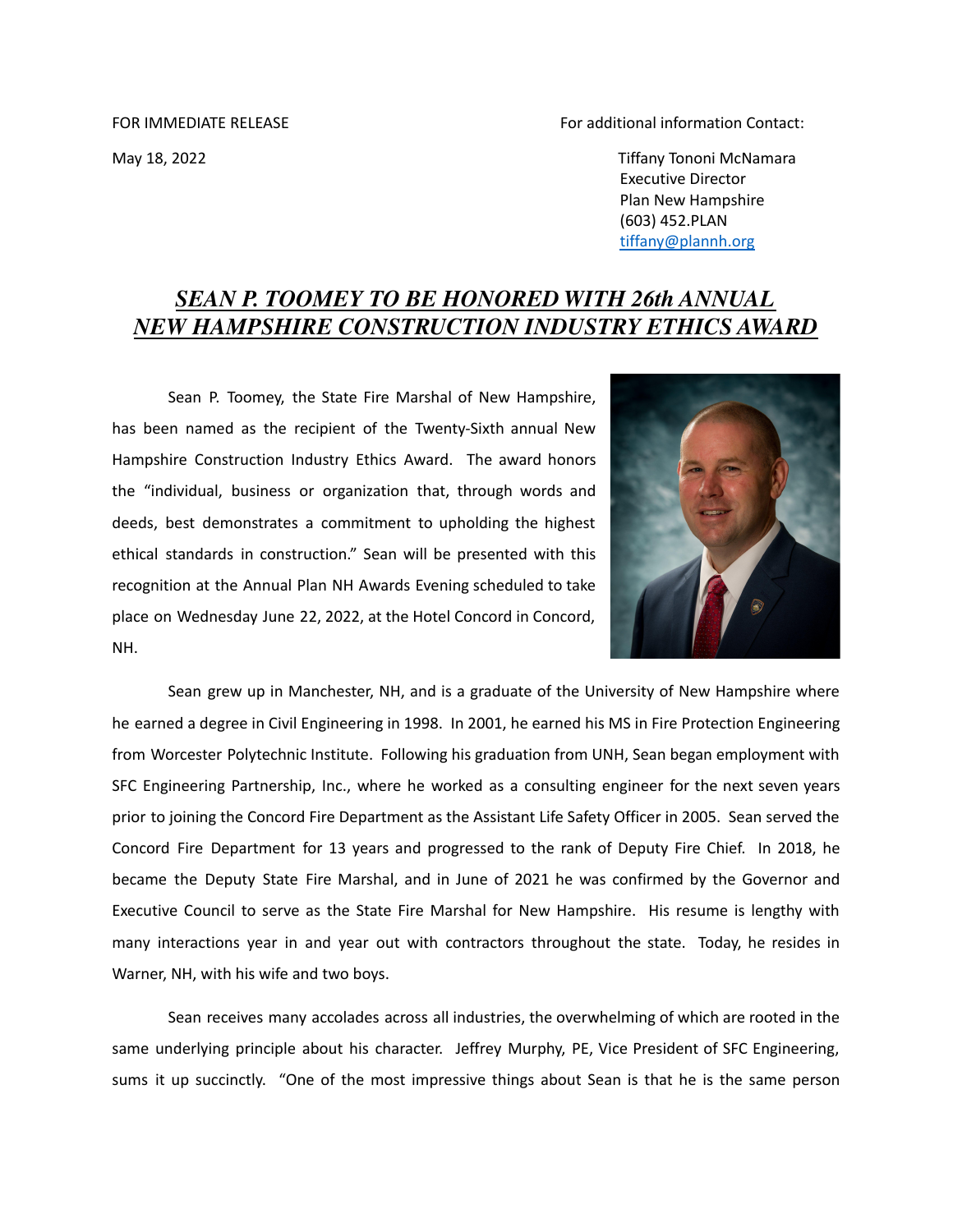regardless of the situation," Jeffrey says. "All too often, people slant their personality or messaging based on the person they are talking with or the organization they are representing. That is not Sean." He continues, "Sean is the role model that others want to emulate." Sean's work with SFC Engineering was often rooted in fire protection/safety code compliance which can be challenging, as those recommendations can be costly to implement at any phase of building construction. Jeffrey adds, "Very often this news is difficult for… [building owners] to receive, and they naturally look for opportunities to avoid the costs. In all my dealings with Sean, I have never seen him skirt around an issue or recommend a path that was not morally right and ethically sound regardless of the pressure from a client or building owner."

The University of New Hampshire is a familiar stomping ground for Sean as, even postgraduation, his career takes him back to the campus with regularity. "With approximately 35 residence halls on campus, as well as numerous academic and administrative buildings, the safety of our students, faculty and staff, as well as visitors to campus, is of the utmost importance," highlights David Emanuel, PE, MPA, Durham Fire Department's Fire Chief. As it can be imagined, Durham's Fire Department is continually working with the school and the State Fire Marshal's office, and when it comes to safety, no corners or costs can be cut. "Marshal Toomey attends critical project meetings with UNH Facilities Design and Construction, the Durham Fire Department, and contractors to ensure that planning, design, and construction are aligned with State and local code expectations. He has been directly involved and an excellent partner in providing valuable input which adds value at the front end of the project, ultimately paying dividends during construction by avoiding costly changes for oversight or omissions," says David. No small undertaking at a school with more than 15,000 students enrolled. Further, David comments, "We have found Sean to be a tremendous resource for our department and he has shown himself to be a person of high integrity and dedication with a level of technical skill to match. I cannot think of another individual with the qualifications, experience, and influence to impact the construction industry in the State of New Hampshire as Sean Toomey."

Ethics is defined more by actions than words, but if one wanted a formal definition, Merriam-Webster offers this: *Ethics is a set of moral principles, a theory or system of moral values*. More simply stated by Jonathan Halle, Managing Member of Warrenstreet Architects, Inc. of Concord, NH, Sean is exemplary of ethics by always, "saying what he means and meaning what he says." When managing the expectations of the numerous parties on a construction project, this can be an arduous endeavor. Jonathan continues, "With every position that Mr. Twomey has held, he showed the moral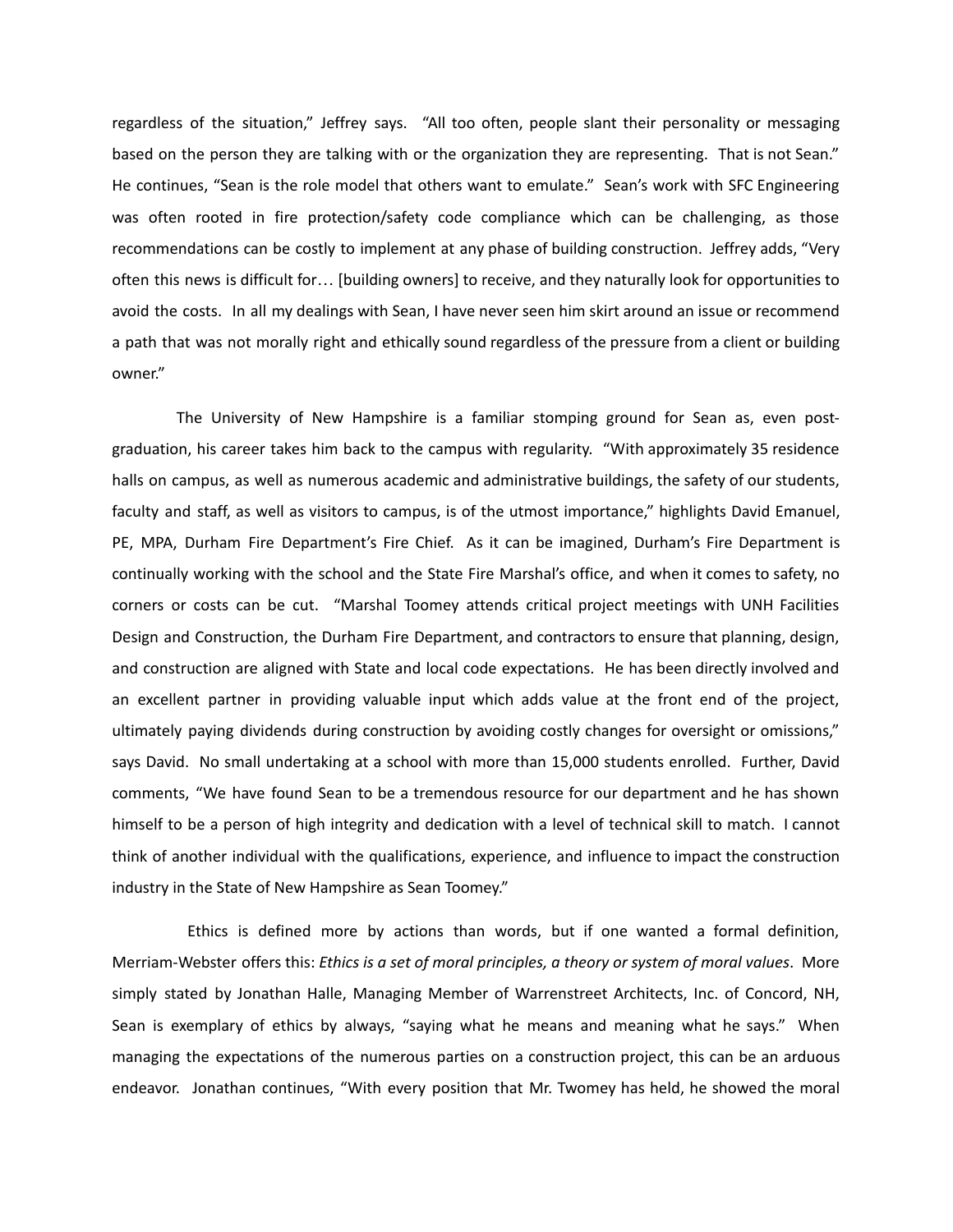principles that governed the decisions he made, the interactions, and the concern he had for the individuals and community he served." A constant theme in praise of Sean is that his approach has never wavered regardless of who he worked for, or what title he has held. This mentality continues today as the State Fire Marshal. "Mr. Toomey is known amongst his peers as a gentleman. Self-confident, mature, direct, honest, and of the highest integrity," Jonathan exclaims, concluding by saying about Sean that, "…without reservation, I believe he is deserving and is a great example of the highest standards defined by this award."

The words of support from Sean's peers are ample, including from his predecessor. "Marshal Toomey is undoubtedly one of the most ethical, value-driven people I've ever met in my personal or professional life," touts Paul Parisi, former NH State of NH Fire Marshal (2018-2021). Sean is "open, transparent, and fosters a team environment within his organization. I have had the opportunity to supervise Sean, to work side-by-side with him, and to receive his recommendations for variances from the State Fire Code." Paul continues, "I have never had any shred of doubt or question in my mind that Sean would execute his duties and responsibilities in a principled manner." Even the most ethical individuals find themselves in tough situations at the center of unwanted attention, to which Paul comments on, "In fact, unfortunately I have witnessed a couple of instances where Sean was accused of being unfair, or in one case deceptive. While the situations were ultimately resolved, it bothered him terribly (to the point of being physically sick) that someone would even think he would lie or be anything other than honorable." Paul's conclusion about Sean is unwavering in its support, which echoes everyone's sentiment towards him. "Sean embodies the values of the FMO [Fire Marshal's Office] to the highest degree, which are Professionalism, Respect, Integrity, and Consistency. And while some use those words as a slogan, Fire Marshal Toomey uses them as a way of life."

In addition to a commemorative plaque, the award carries with it a \$1,000 donation to the recipient's charity of choice. Sean has chosen to split the donation by giving to two organizations; the Plan NH Scholarship Fund (of which Sean is a prior recipient), and the New Hampshire Association of Fire Chiefs Scholarship Fund.

The New Hampshire Construction Industry Ethics Award was established and is underwritten by David W. Wood, a former nationally recognized writer, publisher, and marketing consultant specializing in the construction industry. His newsletter, *Words from Woody*, won 25 awards, including being a three-time recipient of the Construction Writers Association's prestigious T. Randolph Russell Award. In 2005, Wood was presented with the Silver Hard Hat, the organization's highest honor. In 2018, Plan New